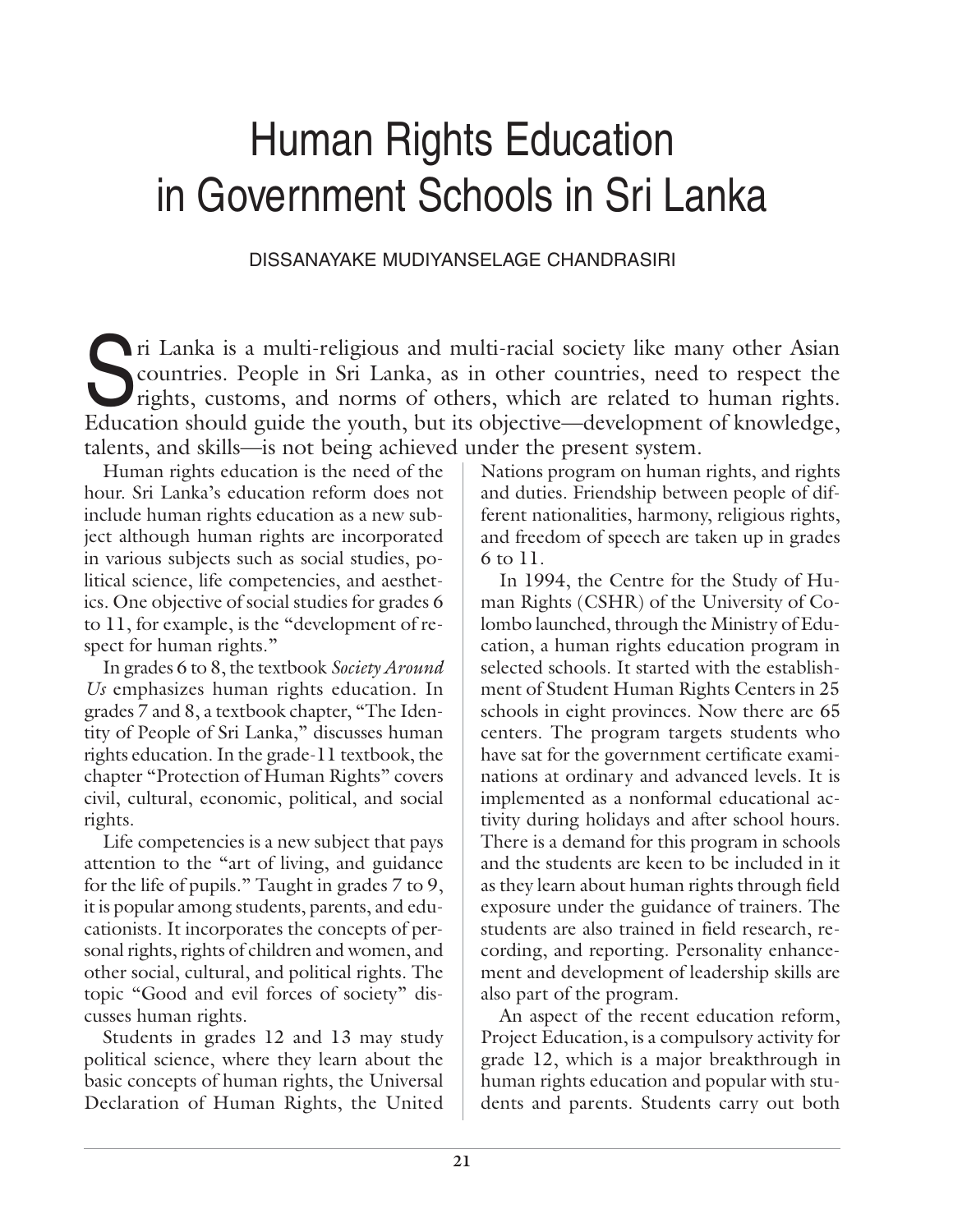group and individual projects, and the CSHR and National Institute of Education use them to introduce "human rights projects for livelihood" in advanced-level classes. The two organizations have jointly trained teachers for this purpose since 1999.

I am the school coordinator under this program at Saranath Maha Vidyalaya in Kuliyapiya, Sri Lanka, which started Project Education in 1994 with support from the CSHR. My colleagues and I selected committed and enthusiastic teachers, who trained at several provincial and national courses.

The objectives of the program are the following:

- Understand the importance of duties and rights, and their various aspects.
- Develop and improve skills in protecting rights while performing duties.
- Improve networking with various institutions and organizations.
- Provide knowledge about duties and rights necessary for everyday life.
- Expose students to democracy.

The program has several components:

- theoretical knowledge on human rights;
- field activities;
- preparation of project reports;
- project evaluation; and
- large-scale Human Rights Day celebrations.

## Theoretical Knowledge on Human Rights

As the students require theoretical knowledge to carry out their field activities, they learn the following from resource persons:

- the concept of human rights;
- profile of human rights;
- history of the development of human rights;
- Universal Declaration of Human Rights and UN programs for human rights;
- human rights and fundamental rights;
- human rights protection under the Constitution;
- institutions that protect human rights in Sri Lanka;
- remedial measures for human rights violations; and
- rights of children, women, minorities, and consumers; environment-related rights; and freedom of expression.

# Field Activities

Field work is conducted among street children and women, and at hospitals, marketplaces, police stations, and prisons.

Before students go to the field, they and the teacher-in-charge discuss how to carry out the activity. For example, if the activity is related to human rights violations by the police, the teacher instructs the students to obtain the necessary approvals and appointments from the police station. The activity focuses on the following areas:

- a person's duty to maintain peace and harmony;
- rights of police officers and the general public;
- duties of the police;
- the different sections in the police station and their duties;
- how to make a complaint;
- the relationship between the police and the general public, and each party's version of events; and
- conditions of jail cells, rights of prisoners, and arrest and detention.

The students can talk to the officer-in-charge and other police officers at the police station. They can also talk to prisoners and observe prison conditions. They may observe how police officers handle various matters brought before them. The students may use cassette recorders and cameras.